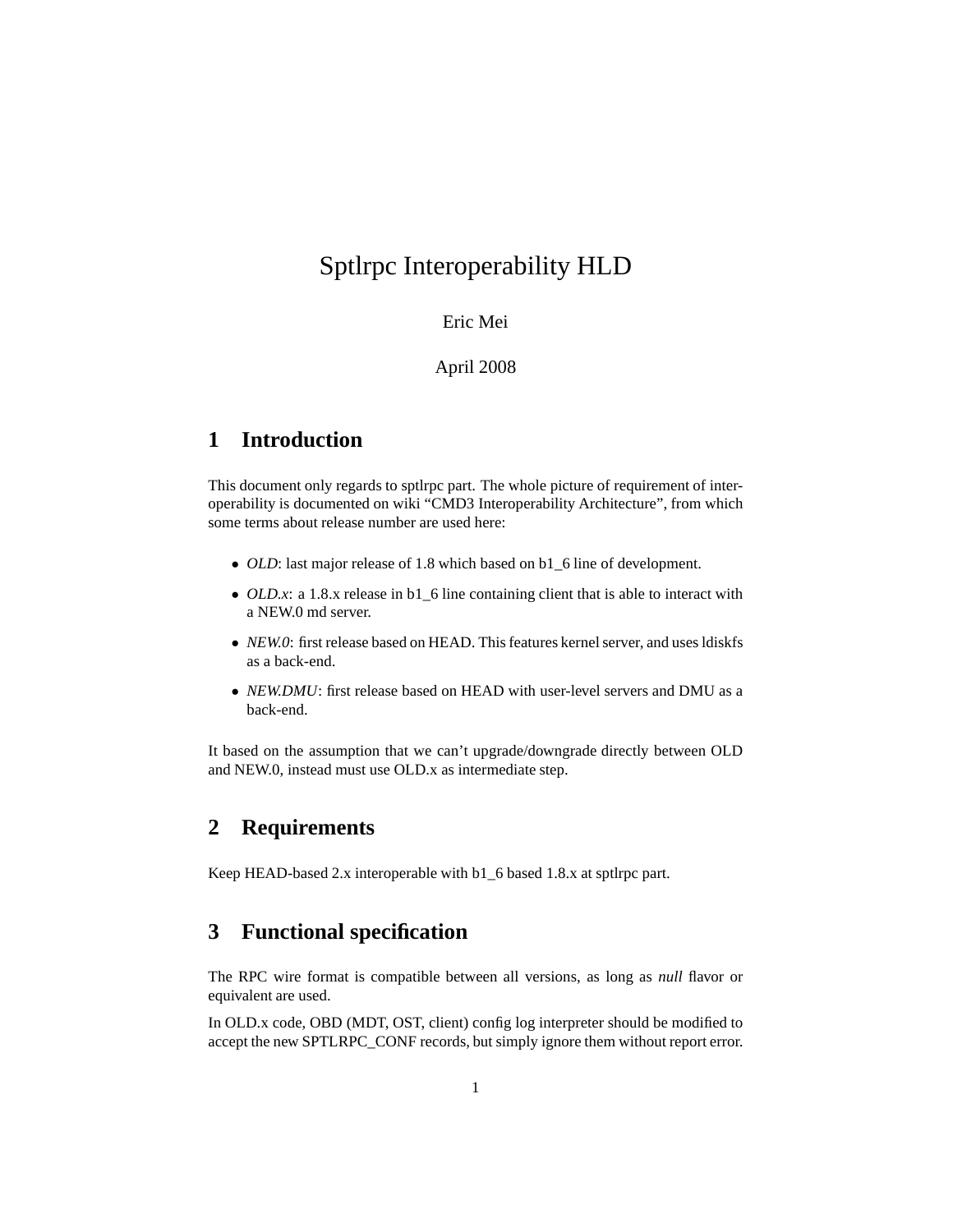After MGS upgrade to NEW.0, it converts existing config logs into new format which can be recognized by OBD of NEW.0 and OLD.x , but not OLD; After MGS downgrade to OLD.x, it converts existing config logs into old format which can be recognized by OBD of NEW.0, OLD.x, and OLD.

After everything upgrade to NEW.0, we can start adding sptlrpc rules, and corresponding ptlrpc connections will switch to designated flavor dynamically; Before downgrade MGS from NEW.0 to OLD.x, all existing sptlrpc config rules must be removed on NEW.0 MGS, thus all ptlrpc connections will switch back to the compatible null flavor dynamically.

Summary the limitations of upgrade/downgrad brought in by sptlrpc:

- Before OLD.x MGS upgrade to NEW.0, all other part of Lustre must have upgraded to OLD.x or NEW.0.
- Before add any sptlrpc rule on NEW.0 MGS, the whole Lustre must have upgraded to NEW.0.
- Before NEW.0 MGS downgrade to OLD.x, all sptlrpc rules must have been removed.
- Before any other part of Lustre of OLD.x downgrade to OLD, MGS must be OLD.x or OLD.

## **4 Use cases**

- Rolling upgrade everything from OLD to OLD.x.
- Rolling upgrade everything from OLD.x to NEW.0.
- Adding sptlrpc rules on NEW.0 MGS, connection flavor change accordingly.
- Remove all sptlrpc rules on NEW.0 MGS, connection flavor change back to null accordingly.
- Rolling downgrade everything from NEW.0 to OLD.x.
- Rolling downgrade everything from OLD.x to OLD.

# **5 Logic specification**

#### **5.1 RPC wire data format**

In OLD and OLD.x, there's no concept of sptlrpc flavor, all RPCs are sent in let's called "1.6 format". In NEW.0 and NEW.DMU, sptlrpc introduces several flavors which wrap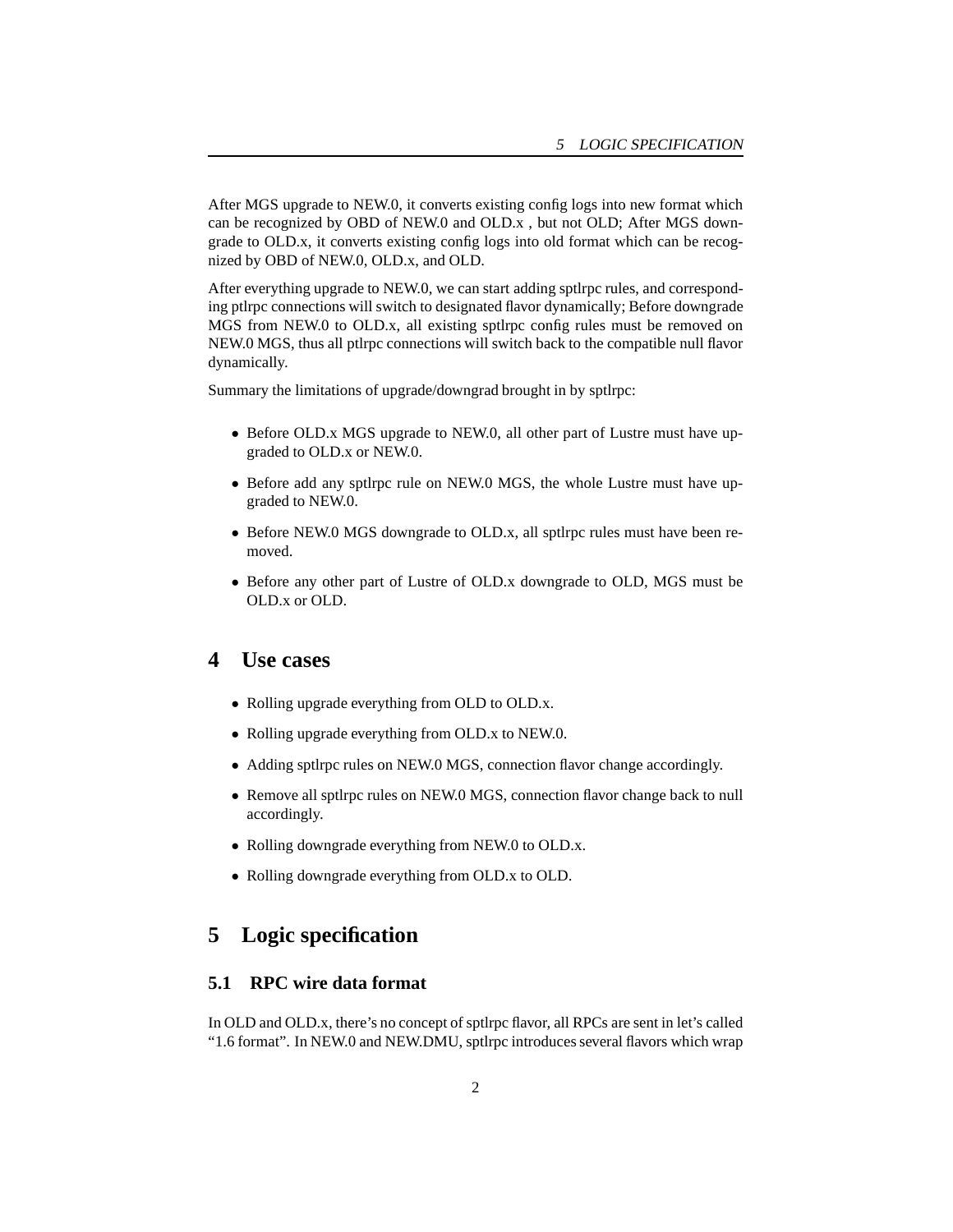RPC on-wire messages in different, thus incompatible, ways. But the flavor null is the special one, which actually keep RPC wire format exactly the same as of old version (OLD.x and OLD). So as long as null flavor is the only flavor used through out the system, there's be no interoperability issues between all OLD, OLD.x, NEW.0 and NEW.DMU.

Specifically to each RPC exchange:

- OLD/OLD.x client send request in 1.6 format, NEW.0/NEW.DMU server will recognize it as null flavor; server send reply also in null flavor, which is recognized as 1.6 format by OLD/OLD.x client.
- NEW.0/NEW.DMU client send request in null flavor, which is recognized as 1.6 format by OLD/OLD.x server; server send reply also in 1.6 format, which is recognized as null flavor by NEW.0/NEW.DMU client.

The 1.6 format RPC means *lustre\_msg\_v1* and *lustre\_msg\_v2*, both could be accepted by NEW.0/NEW.DMU as null flavored RPC.

The incompatible formats of RPC will be sent out only if some sptlrpc rules was added on NEW.0 or NEW.DMU MGS. In order to prevent that:

- Don't add sptlrpc rules on NEW.0 MGS until every part of the system have been upgraded to NEW.0.
- Delete all sptlrpc rules (if any) on NEW.0 MGS before downgrade any part of the system from NEW.0 to OLD.x.

### **5.2 RPC flavor configuration**

On a fresh installed NEW.0 system, following behavior related to sptlrpc configuration:

- MGS has a new database which hold all sptlrpc configuration rules. The database is a separate on-disk file, read/write using standard llog interface, and is created when first rule be inserted.
- There's a new record *LCFG\_SPTLRPC\_CONF* lives in each device's config log (MDT, OST, MDC, OSC), which specifying what security flavor to use/accept. Because security flavor must be decided before the device's first connect attemp, this record must be in the middle of log (right after LCFG\_ATTACH). If the rules changed during runtime, another SPTLRPC\_CONF record will also be append at end of the log.